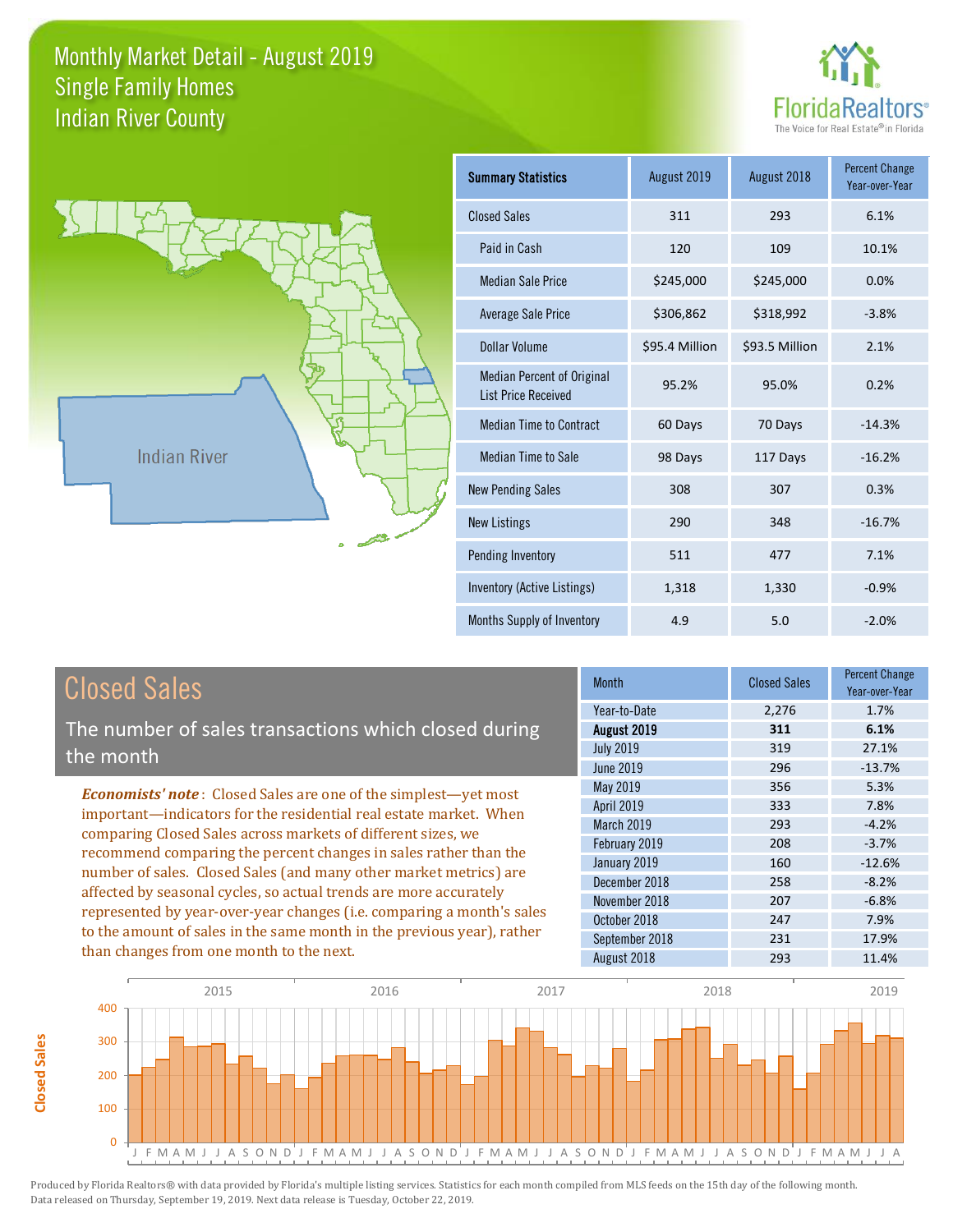

| Cash Sales                                                                     | <b>Month</b>      | <b>Cash Sales</b> | <b>Percent Change</b><br>Year-over-Year |
|--------------------------------------------------------------------------------|-------------------|-------------------|-----------------------------------------|
|                                                                                | Year-to-Date      | 876               | 0.8%                                    |
| The number of Closed Sales during the month in which                           | August 2019       | 120               | 10.1%                                   |
| buyers exclusively paid in cash                                                | <b>July 2019</b>  | 113               | 16.5%                                   |
|                                                                                | June 2019         | 97                | $-29.2%$                                |
|                                                                                | May 2019          | 136               | 9.7%                                    |
|                                                                                | <b>April 2019</b> | 138               | 5.3%                                    |
| <b>Economists' note:</b> Cash Sales can be a useful indicator of the extent to | March 2019        | 116               | 10.5%                                   |
| which investors are participating in the market. Why? Investors are            | February 2019     | 90                | $-3.2%$                                 |
| far more likely to have the funds to purchase a home available up front,       | January 2019      | 66                | $-9.6%$                                 |
| whereas the typical homebuyer requires a mortgage or some other                | December 2018     | 95                | $-13.6%$                                |
| form of financing. There are, of course, many possible exceptions, so          | November 2018     | 83                | $-6.7%$                                 |
| this statistic should be interpreted with care.                                | October 2018      | 93                | 0.0%                                    |



# Cash Sales as a Percentage of Closed Sales

The percentage of Closed Sales during the month which were Cash Sales

*Economists' note* : This statistic is simply another way of viewing Cash Sales. The remaining percentages of Closed Sales (i.e. those not paid fully in cash) each month involved some sort of financing, such as mortgages, owner/seller financing, assumed loans, etc.

| Month            | <b>Percent of Closed</b><br>Sales Paid in Cash | <b>Percent Change</b><br>Year-over-Year |
|------------------|------------------------------------------------|-----------------------------------------|
| Year-to-Date     | 38.5%                                          | $-0.8%$                                 |
| August 2019      | 38.6%                                          | 3.8%                                    |
| <b>July 2019</b> | 35.4%                                          | $-8.3%$                                 |
| <b>June 2019</b> | 32.8%                                          | $-17.8%$                                |
| May 2019         | 38.2%                                          | 4.1%                                    |
| April 2019       | 41.4%                                          | $-2.4%$                                 |
| March 2019       | 39.6%                                          | 15.5%                                   |
| February 2019    | 43.3%                                          | 0.5%                                    |
| January 2019     | 41.3%                                          | 3.5%                                    |
| December 2018    | 36.8%                                          | $-5.9%$                                 |
| November 2018    | 40.1%                                          | 0.0%                                    |
| October 2018     | 37.7%                                          | $-7.1%$                                 |
| September 2018   | 27.3%                                          | $-19.0%$                                |
| August 2018      | 37.2%                                          | 11.0%                                   |

September 2018 **63** -4.5%

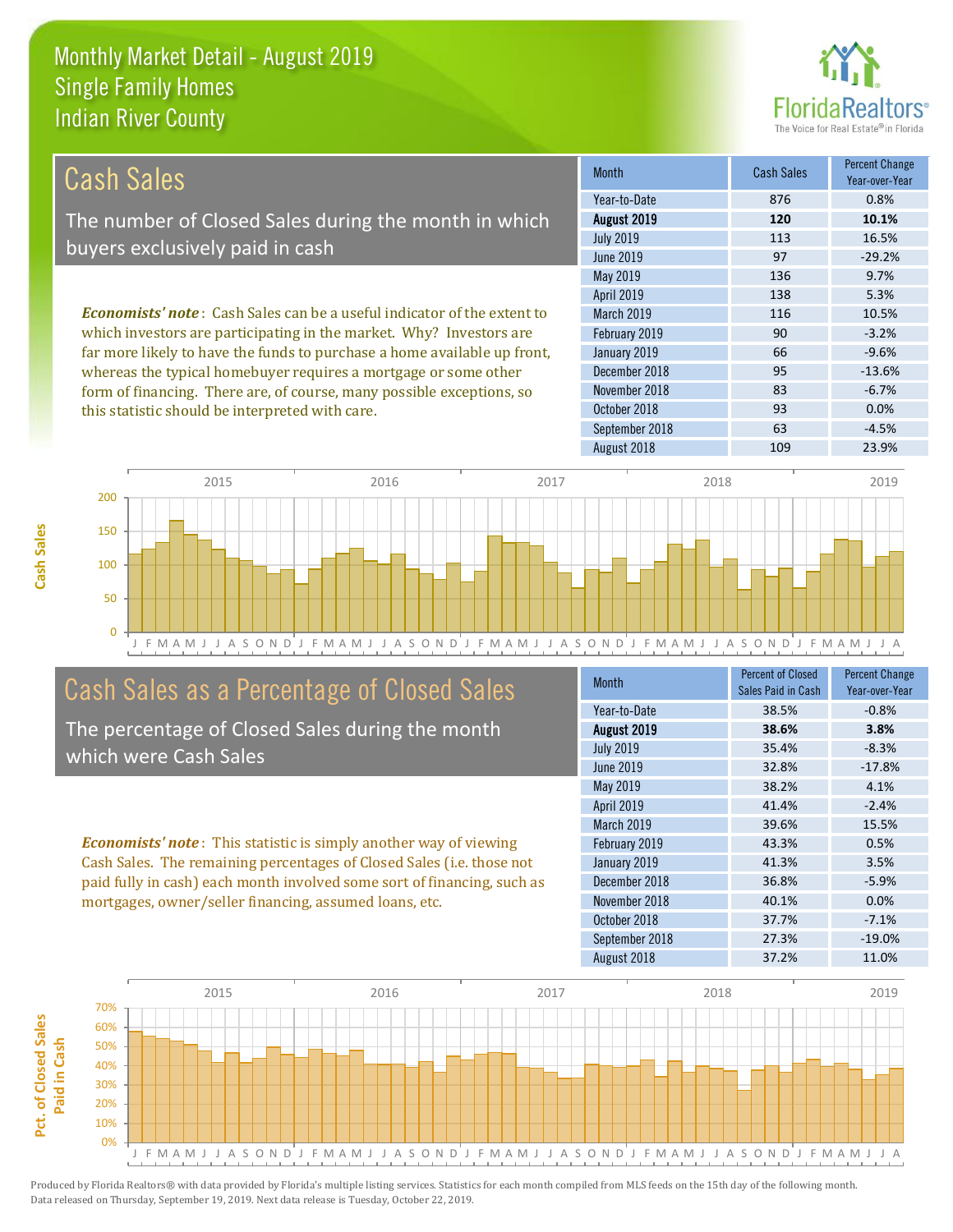

| <b>Median Sale Price</b>                                                  | <b>Month</b>      | <b>Median Sale Price</b> | <b>Percent Change</b><br>Year-over-Year |
|---------------------------------------------------------------------------|-------------------|--------------------------|-----------------------------------------|
|                                                                           | Year-to-Date      | \$248,000                | 3.6%                                    |
| The median sale price reported for the month (i.e. 50%                    | August 2019       | \$245,000                | 0.0%                                    |
|                                                                           | <b>July 2019</b>  | \$250,000                | 8.6%                                    |
| of sales were above and 50% of sales were below)                          | June 2019         | \$250,000                | 0.4%                                    |
|                                                                           | May 2019          | \$261,500                | 9.1%                                    |
| <b>Economists' note:</b> Median Sale Price is our preferred summary       | <b>April 2019</b> | \$255,000                | 8.5%                                    |
| statistic for price activity because, unlike Average Sale Price, Median   | <b>March 2019</b> | \$248,500                | 10.4%                                   |
| Sale Price is not sensitive to high sale prices for small numbers of      | February 2019     | \$245,000                | 1.1%                                    |
| homes that may not be characteristic of the market area. Keep in mind     | January 2019      | \$232,000                | 1.3%                                    |
| that median price trends over time are not always solely caused by        | December 2018     | \$242,505                | 1.0%                                    |
| changes in the general value of local real estate. Median sale price only | November 2018     | \$240,000                | 9.6%                                    |
| reflects the values of the homes that sold each month, and the mix of     | October 2018      | \$235,150                | 6.3%                                    |
| the types of homes that sell can change over time.                        | September 2018    | \$240,000                | 4.4%                                    |
|                                                                           | August 2018       | \$245,000                | 3.8%                                    |



# Average Sale Price

The average sale price reported for the month (i.e. total sales in dollars divided by the number of sales)

*Economists' note* : Usually, we prefer Median Sale Price over Average Sale Price as a summary statistic for home prices. However, Average Sale Price does have its uses—particularly when it is analyzed alongside the Median Sale Price. For one, the relative difference between the two statistics can provide some insight into the market for higher-end homes in an area.

| <b>Month</b>     | <b>Average Sale Price</b> | <b>Percent Change</b><br>Year-over-Year |
|------------------|---------------------------|-----------------------------------------|
| Year-to-Date     | \$358,050                 | 5.2%                                    |
| August 2019      | \$306,862                 | $-3.8%$                                 |
| <b>July 2019</b> | \$340,955                 | 1.6%                                    |
| <b>June 2019</b> | \$362,907                 | 1.8%                                    |
| May 2019         | \$387,599                 | 16.1%                                   |
| April 2019       | \$379,025                 | 3.0%                                    |
| March 2019       | \$361,923                 | 14.1%                                   |
| February 2019    | \$348,172                 | $-6.3%$                                 |
| January 2019     | \$378,999                 | 19.1%                                   |
| December 2018    | \$376,117                 | 15.8%                                   |
| November 2018    | \$324,563                 | 18.5%                                   |
| October 2018     | \$310,545                 | $-4.9%$                                 |
| September 2018   | \$304,633                 | $-6.7%$                                 |
| August 2018      | \$318,992                 | $-13.7%$                                |



Produced by Florida Realtors® with data provided by Florida's multiple listing services. Statistics for each month compiled from MLS feeds on the 15th day of the following month. Data released on Thursday, September 19, 2019. Next data release is Tuesday, October 22, 2019.

**Average Sale Price**

**Average Sale Price**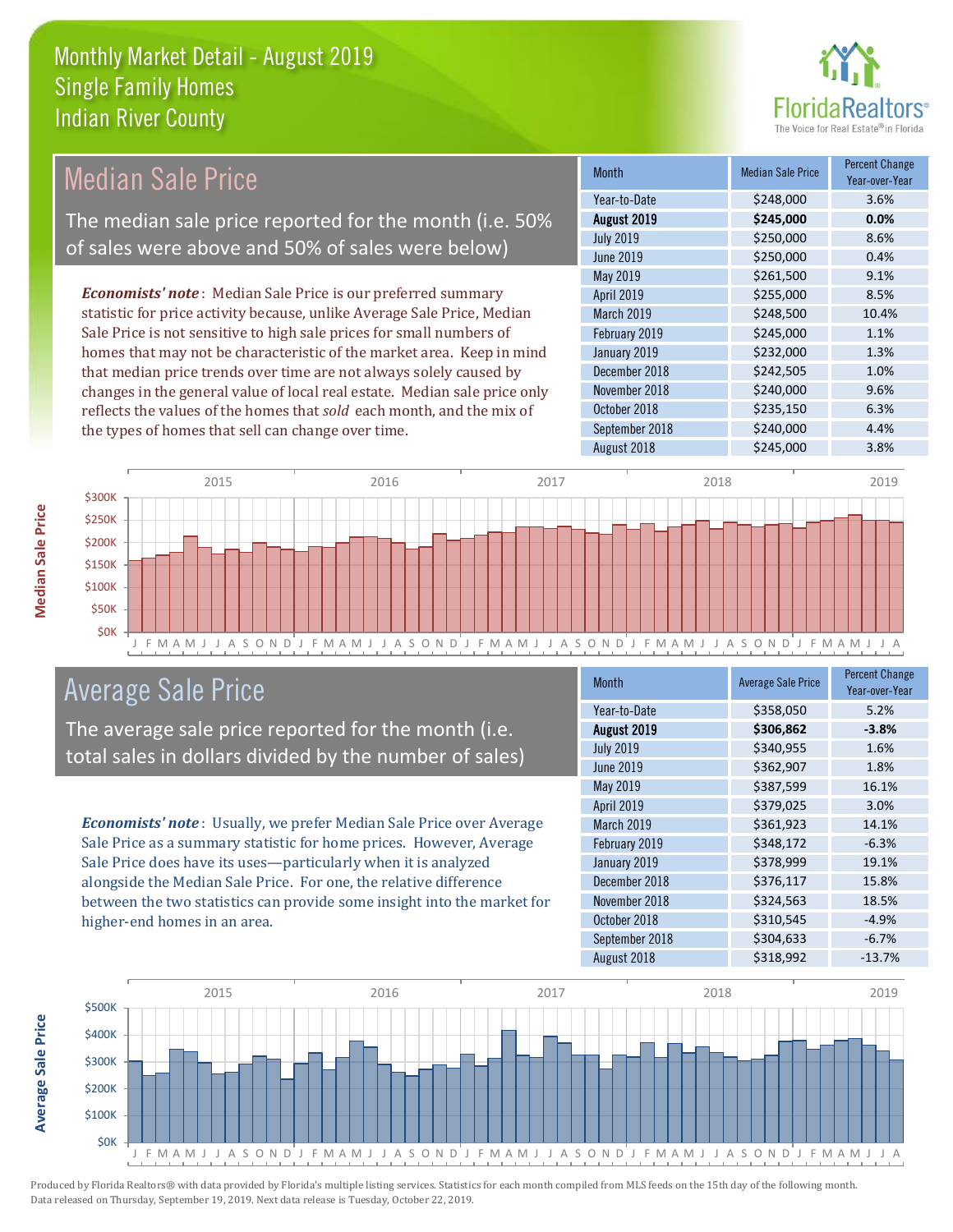

#### Dollar Volume

The sum of the sale prices for all sales which closed during the month

*Economists' note* : Dollar Volume is simply the sum of all sale prices in a given time period, and can quickly be calculated by multiplying Closed Sales by Average Sale Price. It is a strong indicator of the health of the real estate industry in a market, and is of particular interest to real estate professionals, investors, analysts, and government agencies. Potential home sellers and home buyers, on the other hand, will likely be better served by paying attention to trends in the two components of Dollar Volume (i.e. sales and prices) individually.

| <b>Month</b>     | <b>Dollar Volume</b> | <b>Percent Change</b><br>Year-over-Year |
|------------------|----------------------|-----------------------------------------|
| Year-to-Date     | \$814.9 Million      | 6.9%                                    |
| August 2019      | \$95.4 Million       | 2.1%                                    |
| <b>July 2019</b> | \$108.8 Million      | 29.1%                                   |
| <b>June 2019</b> | \$107.4 Million      | $-12.2%$                                |
| <b>May 2019</b>  | \$138.0 Million      | 22.3%                                   |
| April 2019       | \$126.2 Million      | 11.0%                                   |
| March 2019       | \$106.0 Million      | 9.3%                                    |
| February 2019    | \$72.4 Million       | $-9.8%$                                 |
| January 2019     | \$60.6 Million       | 4.2%                                    |
| December 2018    | \$97.0 Million       | 6.3%                                    |
| November 2018    | \$67.2 Million       | 10.5%                                   |
| October 2018     | \$76.7 Million       | 2.6%                                    |
| September 2018   | \$70.4 Million       | 10.0%                                   |
| August 2018      | \$93.5 Million       | $-3.9%$                                 |



# Median Percent of Original List Price Received

The median of the sale price (as a percentage of the original list price) across all properties selling during the month

*Economists' note* : The Median Percent of Original List Price Received is useful as an indicator of market recovery, since it typically rises as buyers realize that the market may be moving away from them and they need to match the selling price (or better it) in order to get a contract on the house. This is usually the last measure to indicate a market has shifted from down to up, so it is what we would call a *lagging* indicator.

| <b>Month</b>     | Med. Pct. of Orig.         | <b>Percent Change</b> |
|------------------|----------------------------|-----------------------|
|                  | <b>List Price Received</b> | Year-over-Year        |
| Year-to-Date     | 95.0%                      | $-0.6%$               |
| August 2019      | 95.2%                      | 0.2%                  |
| <b>July 2019</b> | 95.7%                      | 0.8%                  |
| <b>June 2019</b> | 95.7%                      | 0.2%                  |
| May 2019         | 95.0%                      | $-0.8%$               |
| April 2019       | 94.3%                      | $-1.3%$               |
| March 2019       | 94.4%                      | $-1.4%$               |
| February 2019    | 95.9%                      | 0.1%                  |
| January 2019     | 93.2%                      | $-2.7%$               |
| December 2018    | 95.0%                      | $-1.0%$               |
| November 2018    | 95.4%                      | 0.2%                  |
| October 2018     | 95.7%                      | 0.5%                  |
| September 2018   | 94.7%                      | $-0.8%$               |
| August 2018      | 95.0%                      | $-1.1%$               |

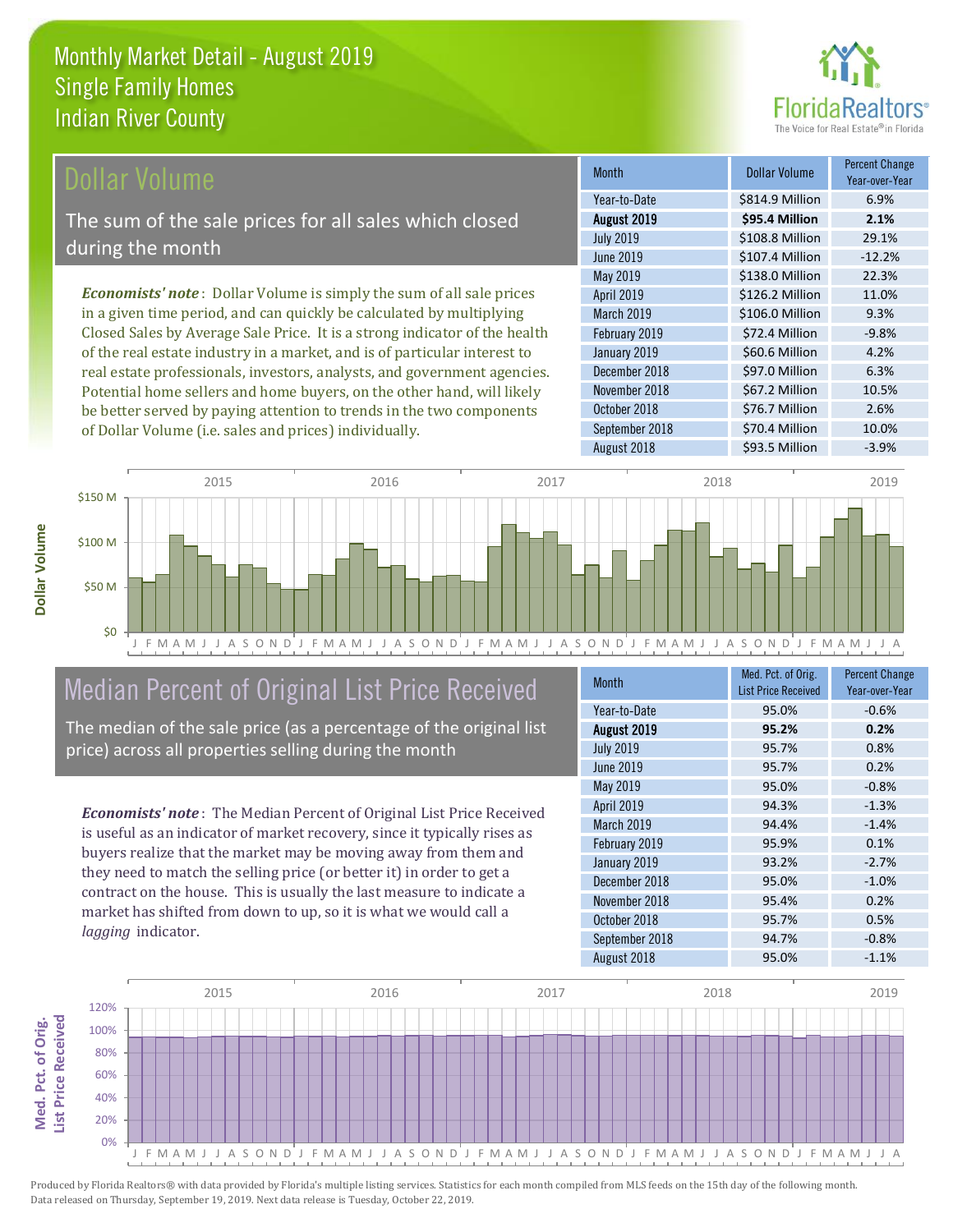

#### 51 Days 4.1% May 2019 **52 Days** 23.8% Month Median Time to Contract Percent Change August 2019 **60 Days -14.3%** Year-to-Date 60 Days 25.0% July 2019 67 Days 34.0% June 2019 February 2019 59 Days 28.3% April 2019 **59 Days** 20.4% March 2019 **60 Days** 53.3% *Economists' note* : Like Time to Sale, Time to Contract is a measure of the length of the home selling process calculated for sales which closed during the month. The difference is that Time to Contract measures Median Time to Contract The median number of days between the listing date and contract date for all Closed Sales during the month

the number of days between the initial listing of a property and the signing of the contract which eventually led to the closing of the sale. When the gap between Median Time to Contract and Median Time to Sale grows, it is usually a sign of longer closing times and/or declining numbers of cash sales.

| ,,,,,,,,,        | Contract | Year-over-Year |
|------------------|----------|----------------|
| Year-to-Date     | 60 Days  | 25.0%          |
| August 2019      | 60 Days  | $-14.3%$       |
| <b>July 2019</b> | 67 Days  | 34.0%          |
| <b>June 2019</b> | 51 Days  | 4.1%           |
| May 2019         | 52 Days  | 23.8%          |
| April 2019       | 59 Days  | 20.4%          |
| March 2019       | 60 Days  | 33.3%          |
| February 2019    | 59 Days  | 28.3%          |
| January 2019     | 80 Days  | 77.8%          |
| December 2018    | 47 Days  | 4.4%           |
| November 2018    | 57 Days  | 42.5%          |
| October 2018     | 55 Days  | 0.0%           |
| September 2018   | 52 Days  | $-5.5%$        |
| August 2018      | 70 Days  | 48.9%          |



# Median Time to Sale

**Median Time to** 

**Median Time to** 

The median number of days between the listing date and closing date for all Closed Sales during the month

*Economists' note* : Time to Sale is a measure of the length of the home selling process, calculated as the number of days between the initial listing of a property and the closing of the sale. *Median* Time to Sale is the amount of time the "middle" property selling this month was on the market. That is, 50% of homes selling this month took *less* time to sell, and 50% of homes took *more* time to sell. Median Time to Sale gives a more accurate picture than Average Time to Sale, which can be skewed upward by small numbers of properties taking an abnormally long time to sell.

| <b>Month</b>      | <b>Median Time to Sale</b> | <b>Percent Change</b><br>Year-over-Year |
|-------------------|----------------------------|-----------------------------------------|
| Year-to-Date      | 102 Days                   | 10.9%                                   |
| August 2019       | 98 Days                    | $-16.2%$                                |
| <b>July 2019</b>  | 107 Days                   | 16.3%                                   |
| <b>June 2019</b>  | 96 Days                    | 1.1%                                    |
| May 2019          | 95 Days                    | 13.1%                                   |
| April 2019        | 99 Days                    | 5.3%                                    |
| <b>March 2019</b> | 99 Days                    | 17.9%                                   |
| February 2019     | 98 Days                    | 7.7%                                    |
| January 2019      | 130 Days                   | 46.1%                                   |
| December 2018     | 93 Days                    | $-4.1%$                                 |
| November 2018     | 92 Days                    | 3.4%                                    |
| October 2018      | 90 Days                    | $-15.1%$                                |
| September 2018    | 97 Days                    | $-9.3%$                                 |
| August 2018       | 117 Days                   | 39.3%                                   |

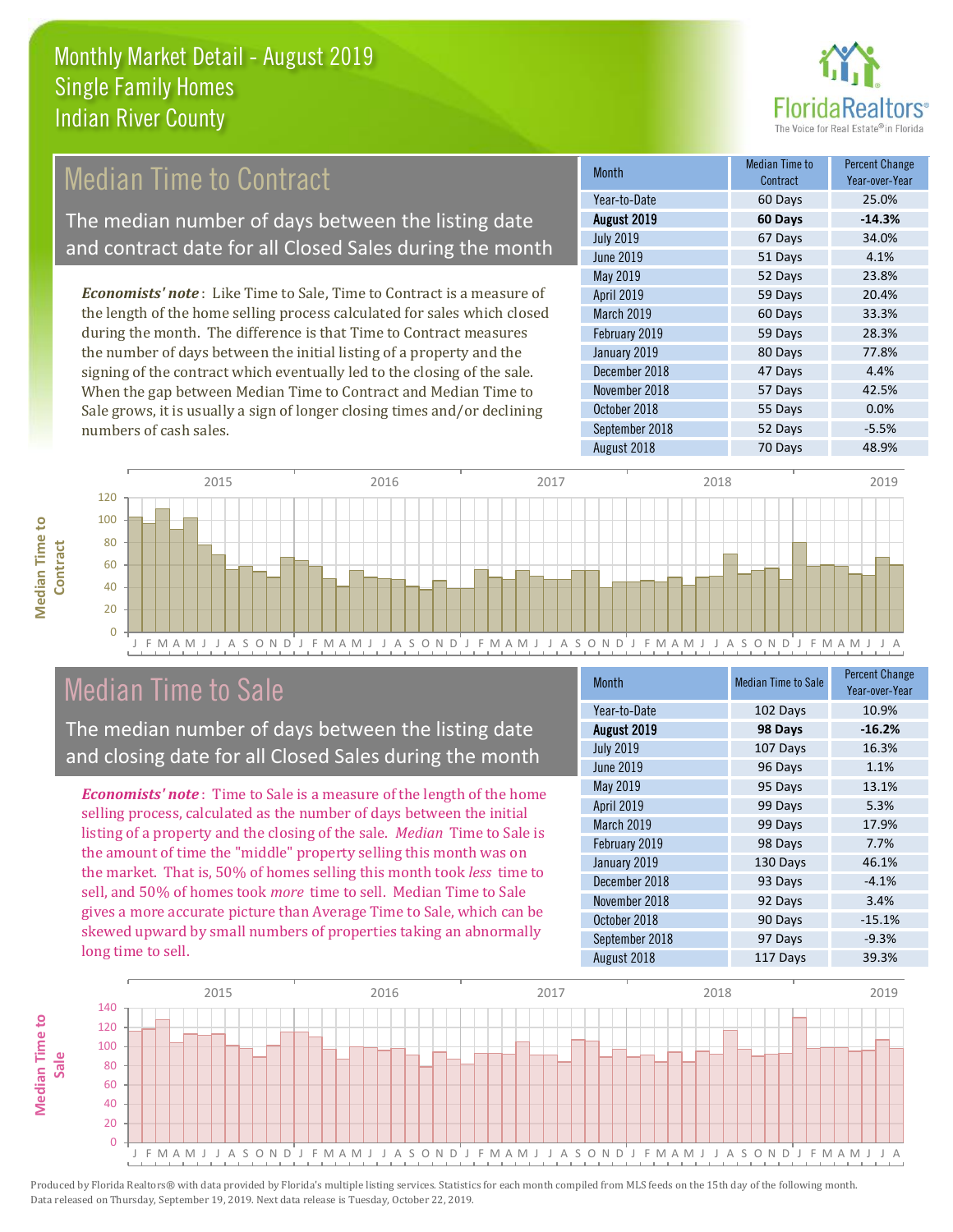

| <b>New Pending Sales</b>                                                      | <b>Month</b>      | <b>New Pending Sales</b> | <b>Percent Change</b><br>Year-over-Year |
|-------------------------------------------------------------------------------|-------------------|--------------------------|-----------------------------------------|
|                                                                               | Year-to-Date      | 2,636                    | 1.5%                                    |
| The number of listed properties that went under                               | August 2019       | 308                      | 0.3%                                    |
| contract during the month                                                     | <b>July 2019</b>  | 327                      | 14.3%                                   |
|                                                                               | June 2019         | 292                      | 5.0%                                    |
|                                                                               | May 2019          | 390                      | 9.2%                                    |
| <b>Economists' note:</b> Because of the typical length of time it takes for a | <b>April 2019</b> | 367                      | $-5.9%$                                 |
| sale to close, economists consider Pending Sales to be a decent               | <b>March 2019</b> | 359                      | 1.1%                                    |
| indicator of potential future Closed Sales. It is important to bear in        | February 2019     | 300                      | $-4.2%$                                 |
| mind, however, that not all Pending Sales will be closed successfully.        | January 2019      | 293                      | $-5.8%$                                 |
| So, the effectiveness of Pending Sales as a future indicator of Closed        | December 2018     | 156                      | $-21.2%$                                |
| Sales is susceptible to changes in market conditions such as the              | November 2018     | 260                      | $-3.3%$                                 |
| availability of financing for homebuyers and the inventory of                 | October 2018      | 272                      | $-2.5%$                                 |



# New Listings

distressed properties for sale.

The number of properties put onto the market during the month

*Economists' note* : New Listings tend to rise in delayed response to increasing prices, so they are often seen as a lagging indicator of market health. As prices rise, potential sellers raise their estimations of value—and in the most recent cycle, rising prices have freed up many potential sellers who were previously underwater on their mortgages. Note that in our calculations, we take care to not include properties that were recently taken off the market and quickly relisted, since these are not really *new* listings.

| Month            | <b>New Listings</b> | <b>Percent Change</b><br>Year-over-Year |
|------------------|---------------------|-----------------------------------------|
| Year-to-Date     | 3,064               | $-3.5%$                                 |
| August 2019      | 290                 | $-16.7%$                                |
| <b>July 2019</b> | 385                 | 15.6%                                   |
| <b>June 2019</b> | 304                 | 0.3%                                    |
| May 2019         | 380                 | $-7.5%$                                 |
| April 2019       | 395                 | $-2.5%$                                 |
| March 2019       | 417                 | $-3.5%$                                 |
| February 2019    | 414                 | $-9.6%$                                 |
| January 2019     | 479                 | $-1.2%$                                 |
| December 2018    | 265                 | 8.2%                                    |
| November 2018    | 369                 | 8.8%                                    |
| October 2018     | 446                 | 30.4%                                   |
| September 2018   | 311                 | 75.7%                                   |
| August 2018      | 348                 | 13.4%                                   |

September 2018 217 42.8%



Produced by Florida Realtors® with data provided by Florida's multiple listing services. Statistics for each month compiled from MLS feeds on the 15th day of the following month. Data released on Thursday, September 19, 2019. Next data release is Tuesday, October 22, 2019.

**New Listings**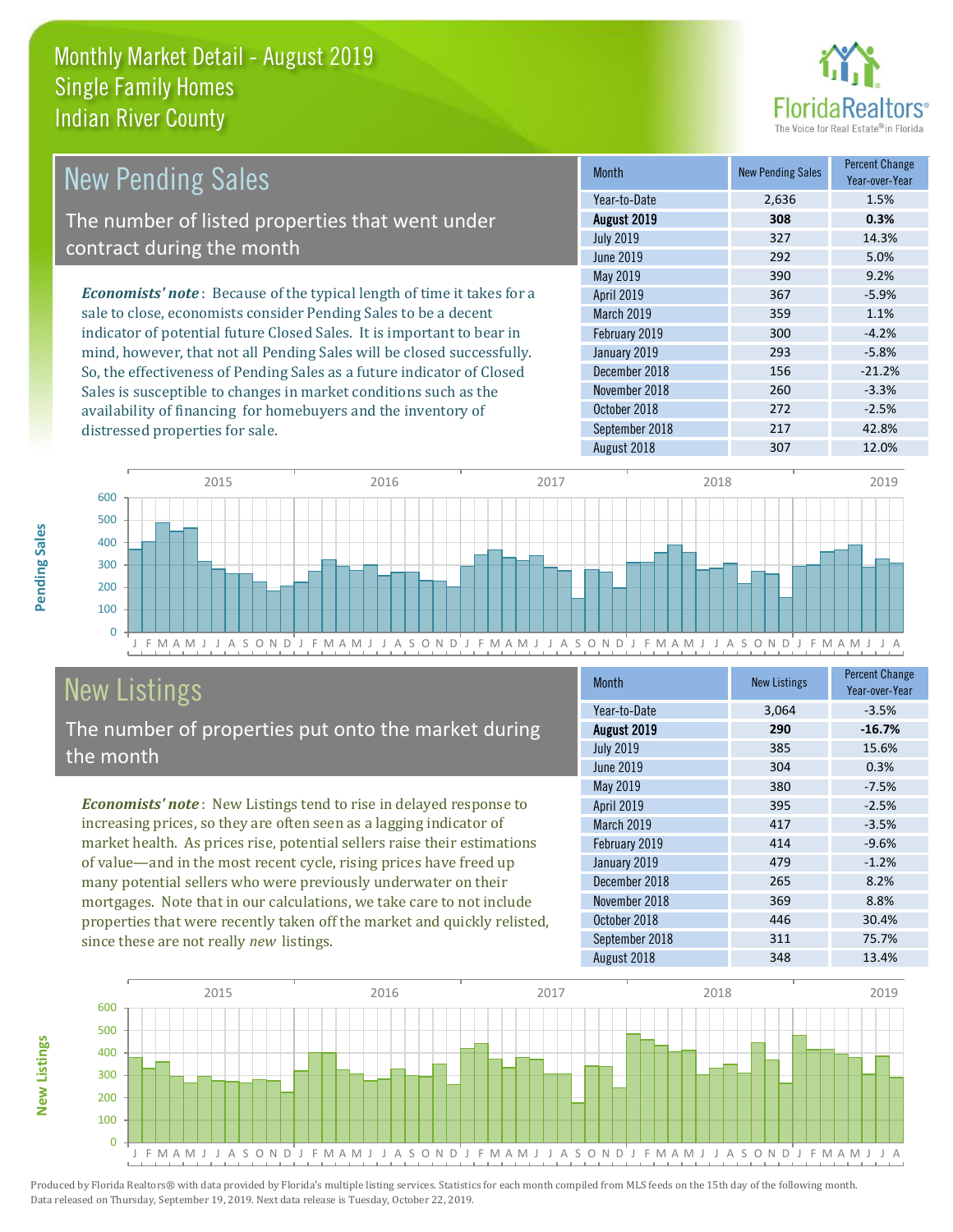

# Inventory (Active Listings) The number of property listings active at the end of the month

*Economists' note* : There are a number of ways to define and calculate Inventory. Our method is to simply count the number of active listings on the last day of the month, and hold this number to compare with the same month the following year. Inventory rises when New Listings are outpacing the number of listings that go off-market (regardless of whether they actually sell). Likewise, it falls when New Listings aren't keeping up with the rate at which homes are going off-market.

| <b>Month</b>             | Inventory | <b>Percent Change</b><br>Year-over-Year |
|--------------------------|-----------|-----------------------------------------|
| <b>YTD (Monthly Avg)</b> | 1,532     | 10.1%                                   |
| August 2019              | 1,318     | $-0.9%$                                 |
| <b>July 2019</b>         | 1,405     | 8.9%                                    |
| <b>June 2019</b>         | 1,391     | 6.4%                                    |
| May 2019                 | 1,501     | 2.3%                                    |
| April 2019               | 1,589     | 12.3%                                   |
| March 2019               | 1,639     | 13.7%                                   |
| February 2019            | 1,755     | 17.6%                                   |
| January 2019             | 1,660     | 19.2%                                   |
| December 2018            | 1,496     | 27.2%                                   |
| November 2018            | 1,484     | 22.4%                                   |
| October 2018             | 1,490     | 22.7%                                   |
| September 2018           | 1,332     | 16.0%                                   |
| August 2018              | 1,330     | 14.1%                                   |



# Months Supply of Inventory

An estimate of the number of months it will take to deplete the current Inventory given recent sales rates

*Economists' note* : MSI is a useful indicator of market conditions. The benchmark for a balanced market (favoring neither buyer nor seller) is 5.5 months of inventory. Anything higher is traditionally a buyers' market, and anything lower is a sellers' market. There is no single accepted way of calculating MSI. A common method is to divide current Inventory by the most recent month's Closed Sales count, but this count is a usually poor predictor of future Closed Sales due to seasonal cycles. To eliminate seasonal effects, we use the 12-month average of monthly Closed Sales instead.

| Month                    | <b>Months Supply</b> | <b>Percent Change</b><br>Year-over-Year |
|--------------------------|----------------------|-----------------------------------------|
| <b>YTD (Monthly Avg)</b> | 5.8                  | 9.4%                                    |
| August 2019              | 4.9                  | $-2.0%$                                 |
| <b>July 2019</b>         | 5.3                  | 8.2%                                    |
| <b>June 2019</b>         | 5.3                  | 8.2%                                    |
| May 2019                 | 5.7                  | 1.8%                                    |
| April 2019               | 6.0                  | 11.1%                                   |
| March 2019               | 6.3                  | 14.5%                                   |
| February 2019            | 6.7                  | 17.5%                                   |
| January 2019             | 6.3                  | 16.7%                                   |
| December 2018            | 5.6                  | 24.4%                                   |
| November 2018            | 5.6                  | 16.7%                                   |
| October 2018             | 5.6                  | 16.7%                                   |
| September 2018           | 5.0                  | 11.1%                                   |
| August 2018              | 5.0                  | 11.1%                                   |

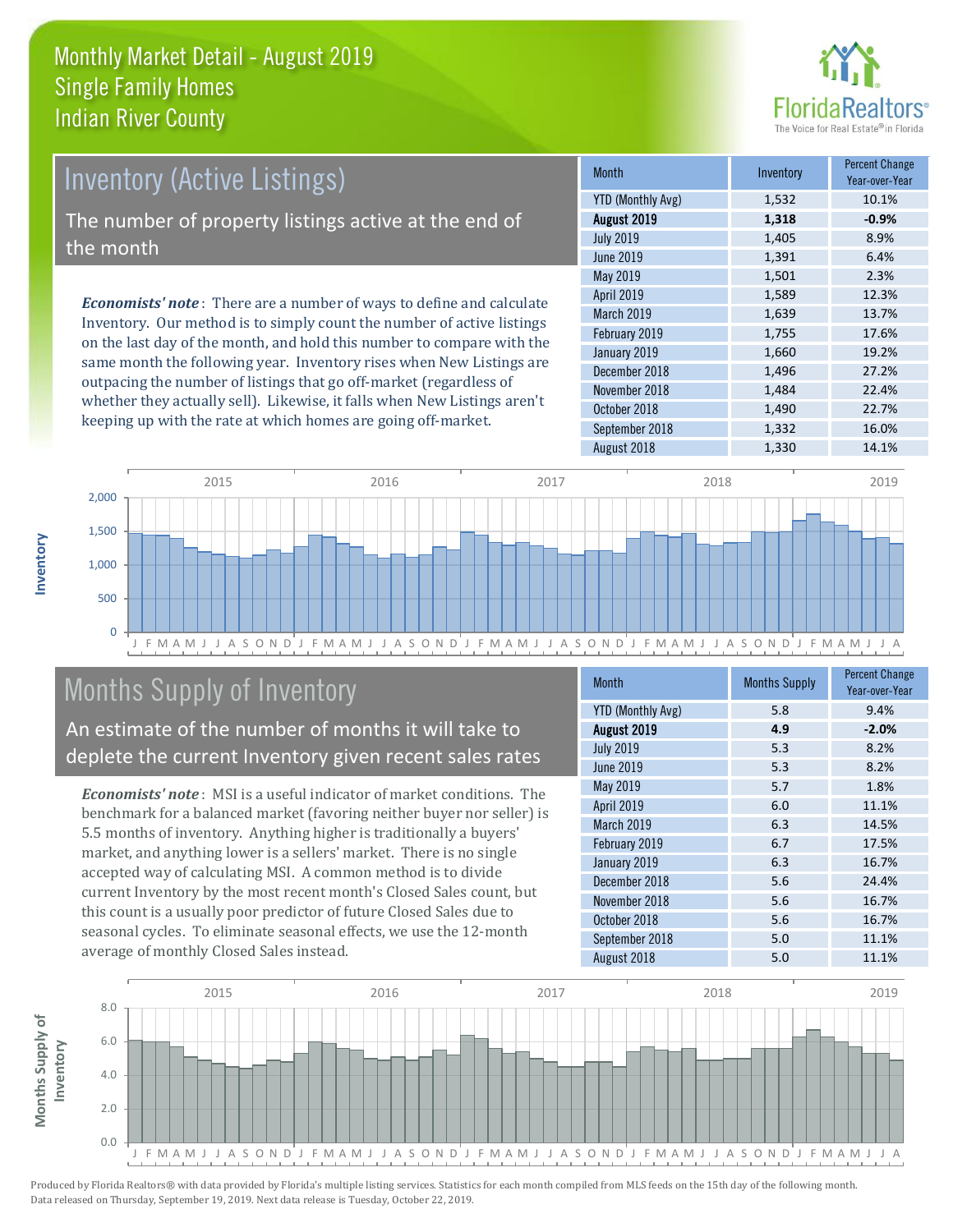

# Closed Sales by Sale Price

The number of sales transactions which closed during the month

*Economists' note:* Closed Sales are one of the simplest—yet most important—indicators for the residential real estate market. When comparing Closed Sales across markets of different sizes, we recommend comparing the percent changes in sales rather than the number of sales. Closed Sales (and many other market metrics) are affected by seasonal cycles, so actual trends are more accurately represented by year-over-year changes (i.e. comparing a month's sales to the amount of sales in the same month in the previous year), rather than changes from one month to the next.

| Sale Price            | <b>Closed Sales</b> | <b>Percent Change</b><br>Year-over-Year |
|-----------------------|---------------------|-----------------------------------------|
| Less than \$50,000    | 0                   | N/A                                     |
| $$50,000 - $99,999$   | 7                   | 0.0%                                    |
| $$100,000 - $149,999$ | 18                  | $-45.5%$                                |
| $$150,000 - $199,999$ | 55                  | 0.0%                                    |
| \$200,000 - \$249,999 | 85                  | 49.1%                                   |
| \$250,000 - \$299,999 | 59                  | 25.5%                                   |
| \$300,000 - \$399,999 | 40                  | 14.3%                                   |
| \$400,000 - \$599,999 | 27                  | $-25.0%$                                |
| \$600,000 - \$999,999 | 13                  | $-13.3%$                                |
| \$1,000,000 or more   | 7                   | $-12.5%$                                |



# Median Time to Contract by Sale Price The median number of days between the listing date

and contract date for all Closed Sales during the month

*Economists' note* : Like Time to Sale, Time to Contract is a measure of the length of the home selling process calculated for sales which closed during the month. The difference is that Time to Contract measures the number of days between the initial listing of a property and the signing of the contract which eventually led to the closing of the sale. When the gap between Median Time to Contract and Median Time to Sale grows, it is usually a sign of longer closing times and/or declining numbers of cash sales.

| Sale Price            | Median Time to<br>Contract | <b>Percent Change</b><br>Year-over-Year |
|-----------------------|----------------------------|-----------------------------------------|
| Less than \$50,000    | (No Sales)                 | N/A                                     |
| $$50,000 - $99,999$   | 34 Days                    | 0.0%                                    |
| $$100,000 - $149,999$ | 61 Days                    | 190.5%                                  |
| $$150,000 - $199,999$ | 40 Days                    | 14.3%                                   |
| \$200,000 - \$249,999 | 42 Days                    | $-50.0\%$                               |
| \$250,000 - \$299,999 | 75 Days                    | $-13.8%$                                |
| \$300,000 - \$399,999 | 108 Days                   | 103.8%                                  |
| \$400,000 - \$599,999 | 131 Days                   | 6.5%                                    |
| \$600,000 - \$999,999 | 127 Days                   | 11.4%                                   |
| \$1,000,000 or more   | 147 Days                   | $-47.1%$                                |



Produced by Florida Realtors® with data provided by Florida's multiple listing services. Statistics for each month compiled from MLS feeds on the 15th day of the following month. Data released on Thursday, September 19, 2019. Next data release is Tuesday, October 22, 2019.

**Median Time to Contract**

**Median Time to Contract**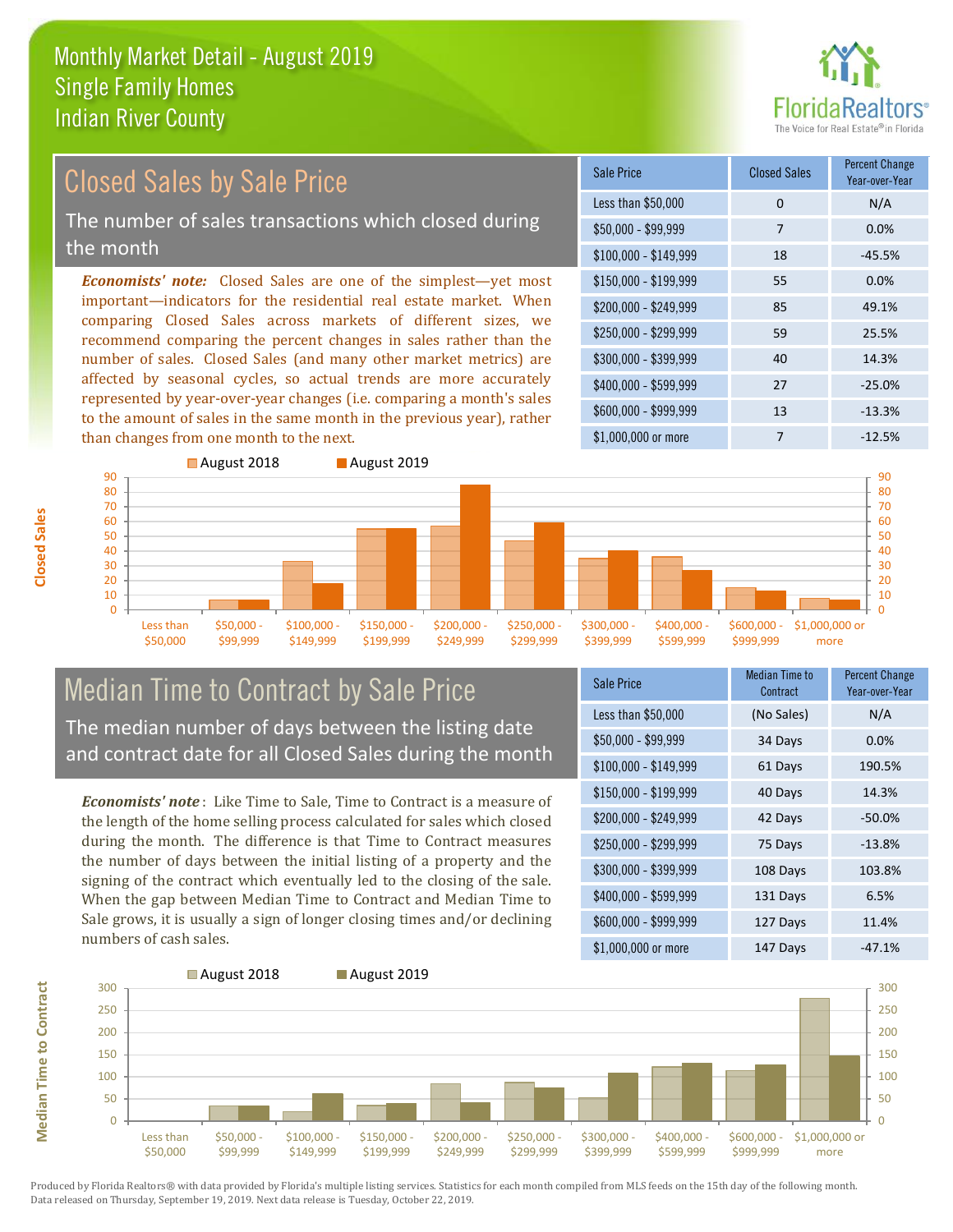

# New Listings by Initial Listing Price

The number of properties put onto the market during the month

*Economists' note:* New Listings tend to rise in delayed response to increasing prices, so they are often seen as a lagging indicator of market health. As prices rise, potential sellers raise their estimations of value—and in the most recent cycle, rising prices have freed up many potential sellers who were previously underwater on their mortgages. Note that in our calculations, we take care to not include properties that were recently taken off the market and quickly relisted, since these are not really *new* listings.

| <b>Initial Listing Price</b> | <b>New Listings</b> | <b>Percent Change</b><br>Year-over-Year |
|------------------------------|---------------------|-----------------------------------------|
| Less than \$50,000           | 0                   | N/A                                     |
| \$50,000 - \$99,999          | $\mathcal{P}$       | $-33.3%$                                |
| $$100,000 - $149,999$        | 22                  | 4.8%                                    |
| $$150,000 - $199,999$        | 52                  | $-13.3%$                                |
| \$200,000 - \$249,999        | 62                  | $-39.2%$                                |
| \$250,000 - \$299,999        | 43                  | $-12.2%$                                |
| \$300,000 - \$399,999        | 50                  | $-10.7%$                                |
| \$400,000 - \$599,999        | 31                  | 0.0%                                    |
| \$600,000 - \$999,999        | 16                  | 33.3%                                   |
| \$1,000,000 or more          | 12                  | $-14.3%$                                |



#### Inventory by Current Listing Price The number of property listings active at the end of the month

*Economists' note* : There are a number of ways to define and calculate Inventory. Our method is to simply count the number of active listings on the last day of the month, and hold this number to compare with the same month the following year. Inventory rises when New Listings are outpacing the number of listings that go off-market (regardless of whether they actually sell). Likewise, it falls when New Listings aren't keeping up with the rate at which homes are going off-market.

| <b>Current Listing Price</b> | Inventory | Percent Change<br>Year-over-Year |
|------------------------------|-----------|----------------------------------|
| Less than \$50,000           | 0         | $-100.0%$                        |
| $$50,000 - $99,999$          | 5         | $-50.0%$                         |
| $$100,000 - $149,999$        | 57        | 26.7%                            |
| $$150,000 - $199,999$        | 114       | $-2.6%$                          |
| $$200,000 - $249,999$        | 168       | $-25.0%$                         |
| \$250,000 - \$299,999        | 148       | $-7.5%$                          |
| \$300,000 - \$399,999        | 216       | 1.9%                             |
| \$400,000 - \$599,999        | 199       | $-1.5%$                          |
| \$600,000 - \$999,999        | 174       | 14.5%                            |
| \$1,000,000 or more          | 237       | 14.5%                            |



Produced by Florida Realtors® with data provided by Florida's multiple listing services. Statistics for each month compiled from MLS feeds on the 15th day of the following month. Data released on Thursday, September 19, 2019. Next data release is Tuesday, October 22, 2019.

**Inventory**